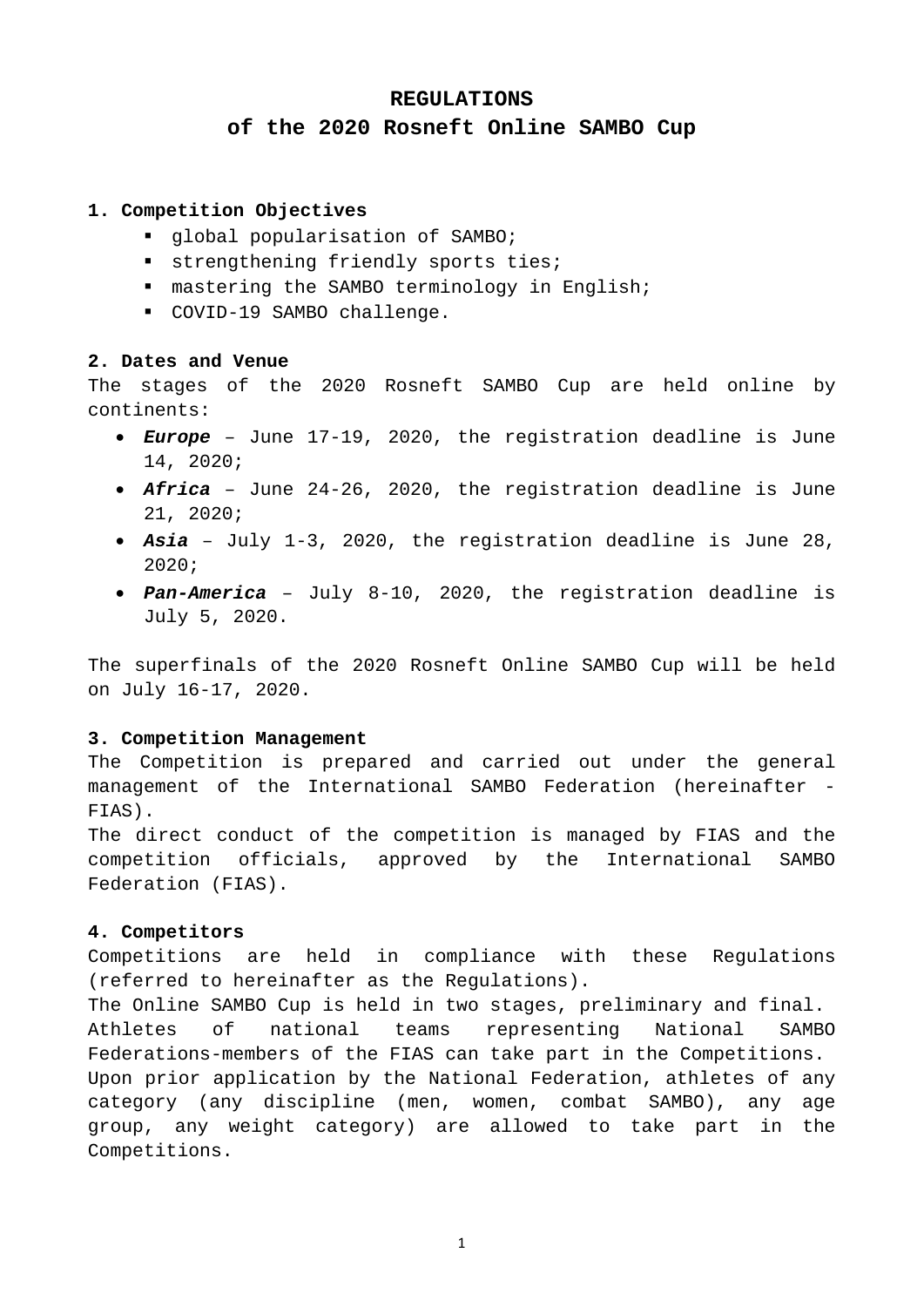**Knowledge of English is a prerequisite** for participation in the Competitions. During the games, it is desirable to have an assistant who would film an athlete performing physical exercises. The number of participants **shall not exceed 1** (one) athlete per country.

The superfinals of the 2020 Rosneft Online SAMBO Cup are attended by finalists of the continental stages.

#### **5. Competition Rules**

 Two SAMBO athletes in red and blue uniforms (in compliance with the tournament draw) sit in front of the computer at home at the scheduled time.

 The Arbiter (who acts as the host as well) is in the studio where the screen with the game is located.

 In the game area, there is a picture of some SAMBO technique (throw, painful hold, hold-down). The picture is covered with colored squares numbered from 1 to 25.

 One by one, athletes open the numbered squares and try to guess the SAMBO technique name **\*, \*\***. The first is the athlete who is assigned to perform in red, due to the draw held at the technical meeting.

 In their turn, athletes should name the technique in the picture in English (a matrix with figures depicting various SAMBO techniques and terms in English are listed in the document LIST OF SAMBO TERMINOLOGY FOR THE 2020 ROSNEFT ONLINE SAMBO CUP). Each athlete is given 10 seconds to select a card number and make a decision (name a technique or pass their move). If an athlete gives an incorrect answer, then they skip their move, and their opponent opens two numbers in succession.

 Once a participant names the technique displayed on the game area, the SAMBO technique image appears with its name in 5 (five) languages (English, Russian, French, Spanish, German).

" The winner goes to the next round.

 At the preliminary stage (1st day) athletes participating in the round of 16 are determined.

In the final block, the round of 16, quarterfinals, semifinals, and finals are carried out.

Athletes who lose in the semifinals win the bronze.

**\*** *When opening some numbers, bonus tasks in the form of physical exercises are possible, which a participant must perform.* 

*The list of exercises:*

- *1. Squats (full bent knee squat) - 10 times.*
- *2. Push-ups - 10 times.*
- *3. Shoulder stand ("Birch") - 10 seconds.*
- *4. Arabesque ("Swallow") - 10 seconds.*
- *5. Front split - 10 seconds.*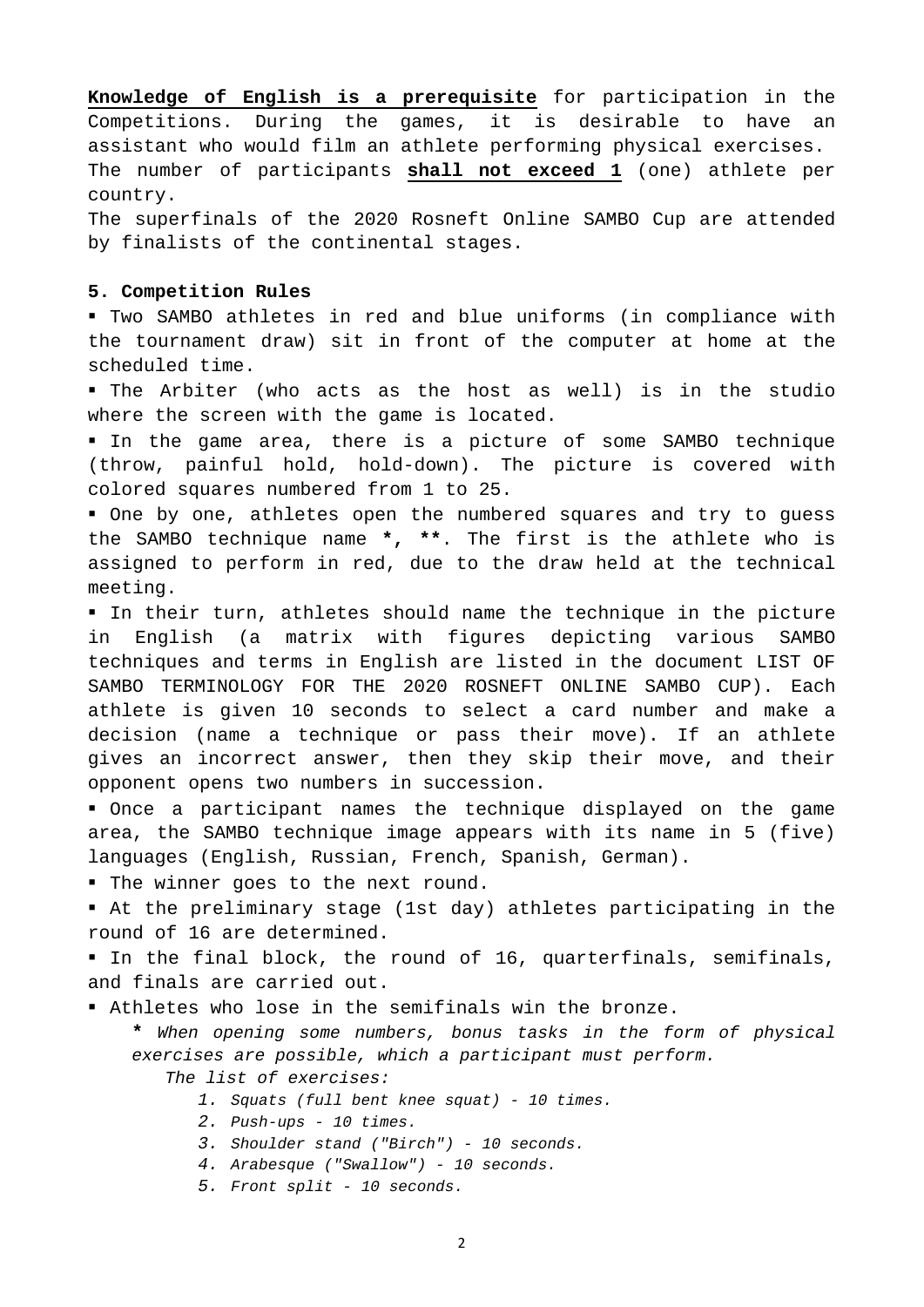*6. Belt rotation - from the hands-down position, with the SAMBO belt (wide grip), inlocate back and forth - 10 times (an extra belt should be at hand).*

**\*\*** *In the process of selecting a number, the Golden Card with the Rosneft logo may be discovered, which allows to make an extra move.*

 An athlete must take part in the Competition without assistance or clues. In case of violation of this rule, the competition officials can disqualify this athlete.

#### **6. Technical requirements**

To ensure high-quality communication it is necessary to use a computer (or a tablet) with the working webcam and microphone, with the Internet connection being at least 3G (wired connection is preferred).

#### **7. Summarizing**

The procedure of conducting matches, the determination of the winners and prize-winners of the Competitions is carried out in compliance with the international rules of Online SAMBO Cup that are briefed in these Regulations. The Competitions are individual.

### **8. Awards**

Winners and prize-winners of the Competitions are awarded with electronic diplomas and cash prizes. At the Cup's stages, cash prizes amount to: 1st place - 500 USD 2nd place – 250 USD 3rd place - 100 USD (2 winners) At the Cup's finals, cash prizes amount to: 1st place - 1000 USD 2nd place – 750 USD 3rd place - 300 USD (2 winners)

#### **11. Television**

All rights of the television broadcast of the Competitions belong to FIAS.

The Organizing Committee provides the broadcast of the Competitions in compliance with the FIAS Guidelines on television.

## **12. Marketing and Advertising:**

The Organizing Committee of the Competitions guarantees the observance of sponsorship rights to FIAS partners and sponsors, as provided for in the FIAS Marketing Guide.